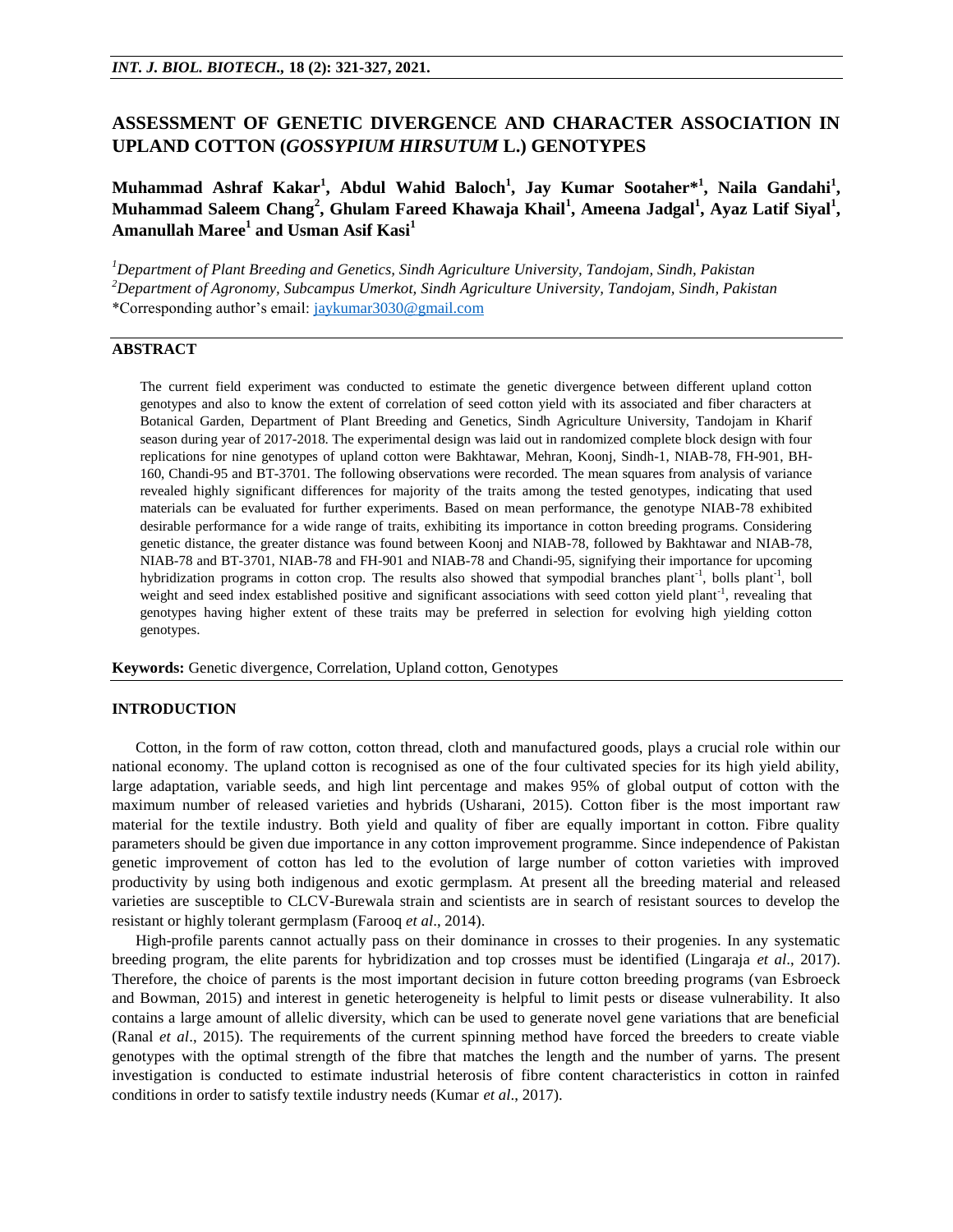Crop improvement primarily refers to the evolution and development of resistant and high yielding crop varieties. The breeding programs are executed generally with the intension to develop varieties with superior qualitative and quantitative traits. However, selection is the most powerful tool for considering a particular trait, which entirely depends on the extent of correlation between yield traits and seed yield (Frasat *et al*., 2014). Crop genetic diversity is a critical component in crop improvement to identify conservation-oriented breeding programs. Hence, it is essential to know the relationships among crop varieties and genetic diversity in order to recognize complexity of gene pool and also to identify the gaps in the genotype collections (Baloch *et al.,* 2014). It has become necessary to exploit the germplasm properly and also to add new germplasm in the existing genetic pool.

The intensity of a relationship between two variables is defined by the term correlation. A good or high correlation indicates that two or more variables are closely related, while weak or low correlations indicate that the variables are not. The correlation coefficient thus deals with the degree to which multiple plant features are interdependent and identifies the component features which can be used as selection criteria for the improvement of fibre quality and performance (Baloch *et al*., 2015).

 The variability in the germplasm is responsible to induce resistance against abiotic and biotic stresses. To attain desirable genetic variability, various strategies such as hybridization, exotic germplasm and the polyploidy have been practiced in plant breeding. Genetic distance is a measure of the genetic divergence between species or individuals in populations or within species (Liaquat *et al*., 2015). The populations with similar alleles have low genetic distance, which indicate that they are closely related and have acquired common ancestors. To overcome the threat of this uniformity, it is very important that genetic diversity, available in both the cultivated and its wild progenitors may be thoroughly utilized to create new genetic complexes for higher yield and tolerance to various biotic and abiotic stresses in cotton (Sanghera *et al.,* 2014).

 The current study was, therefore, designed to assess genetic distance between the commercial genotypes of cotton and also to shed the light on interrelationships between the traits.

### **MATERIALS AND METHODS**

#### **Experimental Site and Plant Material**

 The current field experiment was conducted at the experimental farm of Department of Plant Breeding and Genetics, Sindh Agriculture University, Tandojam, during Kharif season, 2017-2018. The experimental design was laid out in randomized complete block design with four replications. Row to row space 75cm and plant to plant distance was kept at 30 cm. All the recommended agronomic practices and plant protection measures were applied to obtain healthy plants. In total, ten plants of each genotype per replication were tagged at random to record the data. The nine genotypes of upland cotton such as Bakhtawar, Mehran, Koonj, Sindh-1, NIAB-78, FH-901, BH-160, Chandi-95 and BT-3701 were studied for different cotton characters like plant height (cm), sympodial branches plant<sup>-1</sup>, bolls plant<sup>-1</sup>, boll weight (g), seed cotton yield plant<sup>-1</sup> (g), GOT%, staple length (mm) and seed index (g).

#### **Statistical analysis**

Data collected from the experiment were subjected to the analysis of variance according to the method given by Gomez and Gomez (1984), the means of genotypes for all the traits were compared by using the least significant difference (LSD) at 5% probability level as suggested by Steel and Torrie (1980) and correlation coefficient analysis between different traits was applied following Raghavrao (1983). All these data were computed through the software Statistix 8.1. Genetic distance among the genotypes was computed under the procedure of (Murty and Arunachalam, 1966) with the help of SPSS software.

# **RESULTS AND DISCUSSION**

#### **Analysis of variance**

Results revealed that traits were significantly differences ( $P<0.05$ ) for plant height, sympodial branches plant<sup>-1</sup>, bolls plant<sup>-1</sup>, boll weight, seed cotton yield plant<sup>-1</sup>, ginning outturn percentage and seed index, while mean squares for staple length remained non-significant (Table 1). This demonstrates that used genetic resources tend to have useful genetic variations, which may be exploited for further breeding programs so as upland cotton genotypes may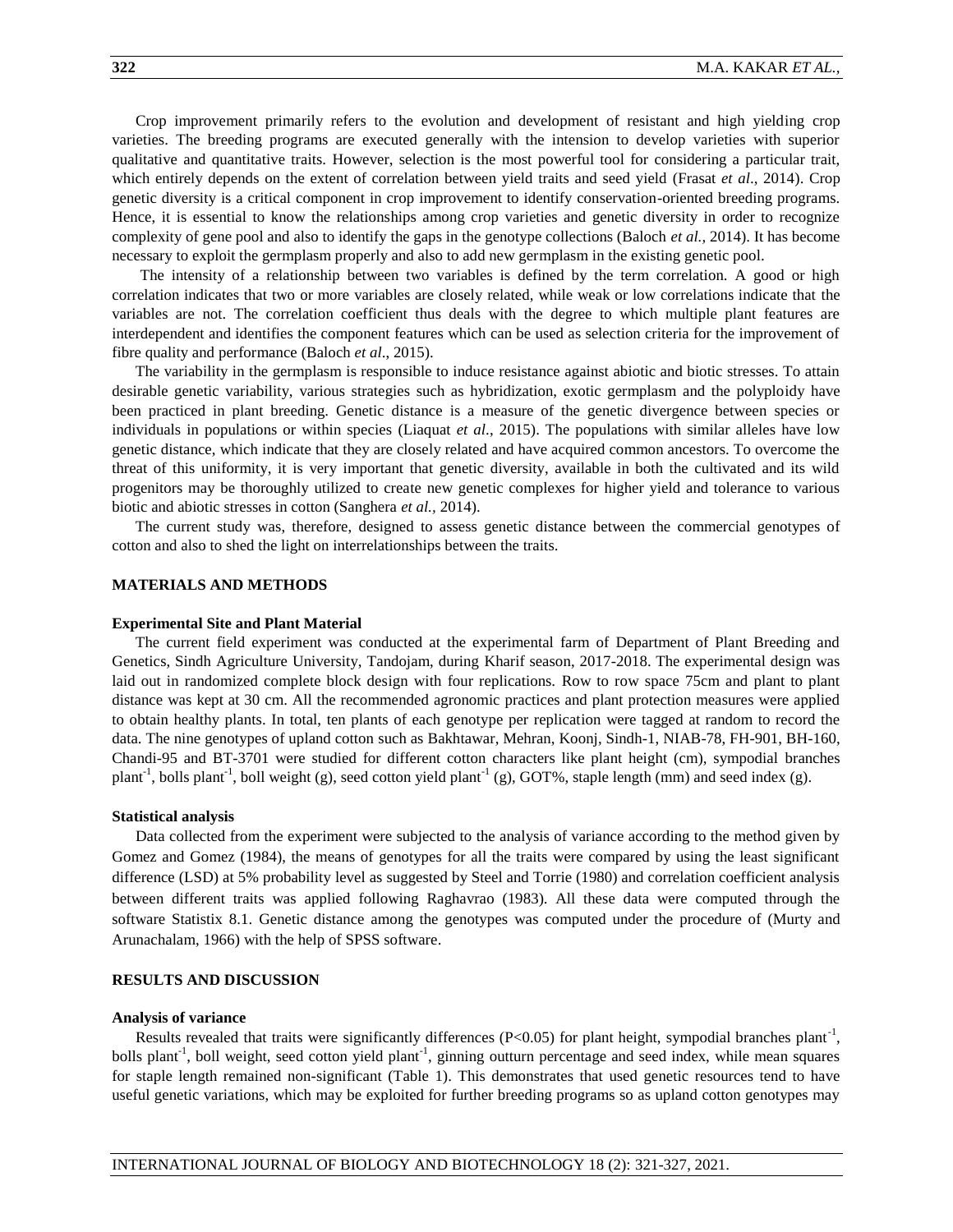be improved for variety of traits. Genetic variability due to the differences in cotton genotypes was also observed by Pujer *et al*. (2014). Similar to our findings, other researchers including Makhdoom *et al*. (2010), Mugheri (2015), Jatoi (2015) and Mirjat (2018).

| <b>SOV</b>         | d.f. | $PH$ (cm)   | <b>SBPP</b>          | <b>BPP</b>  | BW(g)      | SCYPP(g)     | GOT(%)     | SL(mm)             | SI(g)     |
|--------------------|------|-------------|----------------------|-------------|------------|--------------|------------|--------------------|-----------|
| <b>Replication</b> | 2    | 8.55        | 4.86                 | 3.78        | 0.02       | 24.03        | 0.01       | 0.23               | 0.00      |
| <b>Genotypes</b>   | 8    | $261.07***$ | $17.67$ <sup>*</sup> | $407.32***$ | $0.1^{**}$ | $4063.65***$ | $13.55***$ | 0.88 <sup>ns</sup> | $0.29***$ |
| Error              | 16   | 8.41        | 3.61                 | 11.04       | 0.02       | 317.7        | 0.31       | 0.67               | 0.03      |

Table 1. Mean squares of various yield and yield related characters of upland cotton genotypes.

SOV, Source of Variation; df, Degree of Freedom; PH, Plant Height; SBPP, Sympodial Branches Plant<sup>-1</sup>; BPP, Bolls Plant<sup>-1</sup>; BW, Boll Weight; SCYPP, Seed Cotton Yield Plant<sup>-1</sup>; GOT, Ginning Outturn; SL, Staple Length; SI, Seed Index

**\* =** Significant at 0.05% probability level

**\*\* =** Highly significant at 0.01% probability level

**NS =** Non-significant at 0.05% probability level

#### **Mean performance**

 The data regarding mean performance of cotton genotype revealed that all the genotype performed variably for most of the traits under investigation. Results revealed that maximum plant height (135.46 cm) was attained by FH-901, followed by BT-3701 (131.33 cm), while minimum plant height was recorded in Mehran (110.26 cm), For sympodial branches plant<sup>-1</sup>, the maximum sympodial branches plant<sup>-1</sup>were recorded in NIAB-78 (23.46), followed by Chandi (21.06), and minimum sympodial branches plant<sup>-1</sup>were recorded in Koonj (16.4). Regarding bolls plant<sup>-1</sup>, the maximum bolls plant<sup>-1</sup>(58.93) were set by NIAB-78, next in rank was Sindh-1(41.66); however, minimum bolls plant-1were set by Bakhtawar (20.06). In relation to parameter boll weight, the maximum boll weight was weighed in Bakhtawar (3.62g), while minimum boll weight was weighted in BT-3701 (3.00g) (Table 2). For seed cotton yield plant<sup>-1</sup>, maximum seed cotton yield plant<sup>-1</sup> was produced by the genotype NIAB-78 (189.49g), followed by Sindh-1 (133.34g), whereas minimum was produced by the cultivar Koonj (70.49g). Taking ginning outturn percentage, the maximum ginning outturn was recorded in Mehran (40.66%), while minimum was reported in Sindh-1 (33.39%). With regard to staple length, the longer fiber length was measured in Bakhtawar (27.33mm), while shorter fiber length was measured in the genotype FH-901 (25.6mm). As far as seed index is concerned, higher seed index was obtained in NIAB-78 (6.80g), while minimum was obtained in Chandi (5.70g) (Table 2). Memon *et al*. (2016) studied genetic diversity and got the best values for performance. Our findings were also supported by previous researchers such as, Islam *et al.* (2013) and Farooq *et al.* (2013) assessed different cotton genotypes found similar results in their experiments. Better performance of cotton genotypes for different characters were also experimented in the research work of Tamilselvam *et al*. (2013) and Talib *et al*. (2015).

|                  | л.        | л.          | ັ          | ╯┸    |                     |                      |                              |       |
|------------------|-----------|-------------|------------|-------|---------------------|----------------------|------------------------------|-------|
| <b>Genotypes</b> | $PH$ (cm) | <b>SBPP</b> | <b>BPP</b> | BW(g) | <b>SCYPP</b><br>(g) | <b>GOT</b><br>$(\%)$ | <b>SL</b><br>$(\mathbf{mm})$ | SI(g) |
| Bakhtawar        | 114.13    | 17.33       | 20.06      | 3.62  | 77.6                | 39.04                | 27.33                        | 6.26  |
| Mehran           | 110.26    | 16.46       | 29.86      | 3.34  | 94.13               | 40.06                | 25.87                        | 6.49  |
| Koonj            | 127.00    | 16.4        | 22.00      | 3.22  | 70.49               | 38.676               | 26.00                        | 6.06  |
| Sindh-1          | 115.26    | 21.2        | 41.66      | 3.38  | 133.34              | 33.39                | 26.27                        | 6.21  |
| <b>NIAB-78</b>   | 110.66    | 23.46       | 58.93      | 3.34  | 189.49              | 40.66                | 26.87                        | 6.8   |
| FH-901           | 135.46    | 20.86       | 28.26      | 3.13  | 89.63               | 39.02                | 25.6                         | 6.18  |
| <b>BH-160</b>    | 123.93    | 18.8        | 32.06      | 3.15  | 100.64              | 40.03                | 26.53                        | 6.11  |
| Chaandi          | 114.86    | 21.06       | 30.06      | 3.09  | 93.35               | 38.49                | 25.93                        | 5.7   |
| <b>BT-3701</b>   | 131.33    | 19.93       | 36         | 3.00  | 83.49               | 38.17                | 26.13                        | 5.97  |
| LSD(5%)          | 5.02      | 3.28        | 5.75       | 0.25  | 30.85               | 1.41                 | 0.92                         | 0.33  |

Table 2. Mean performance of upland cotton genotypes for different yield and yield related traits

PH, Plant Height; SBPP, Sympodial Branches Plant<sup>-1</sup>; BPP, Bolls Plant<sup>-1</sup>; BW, Boll Weight; SCYPP, Seed Cotton Yield Plant<sup>-1</sup>; GOT, Ginning Outturn; SL, Staple Length; SI, Seed Index

## INTERNATIONAL JOURNAL OF BIOLOGY AND BIOTECHNOLOGY 18 (2): 321-327, 2021.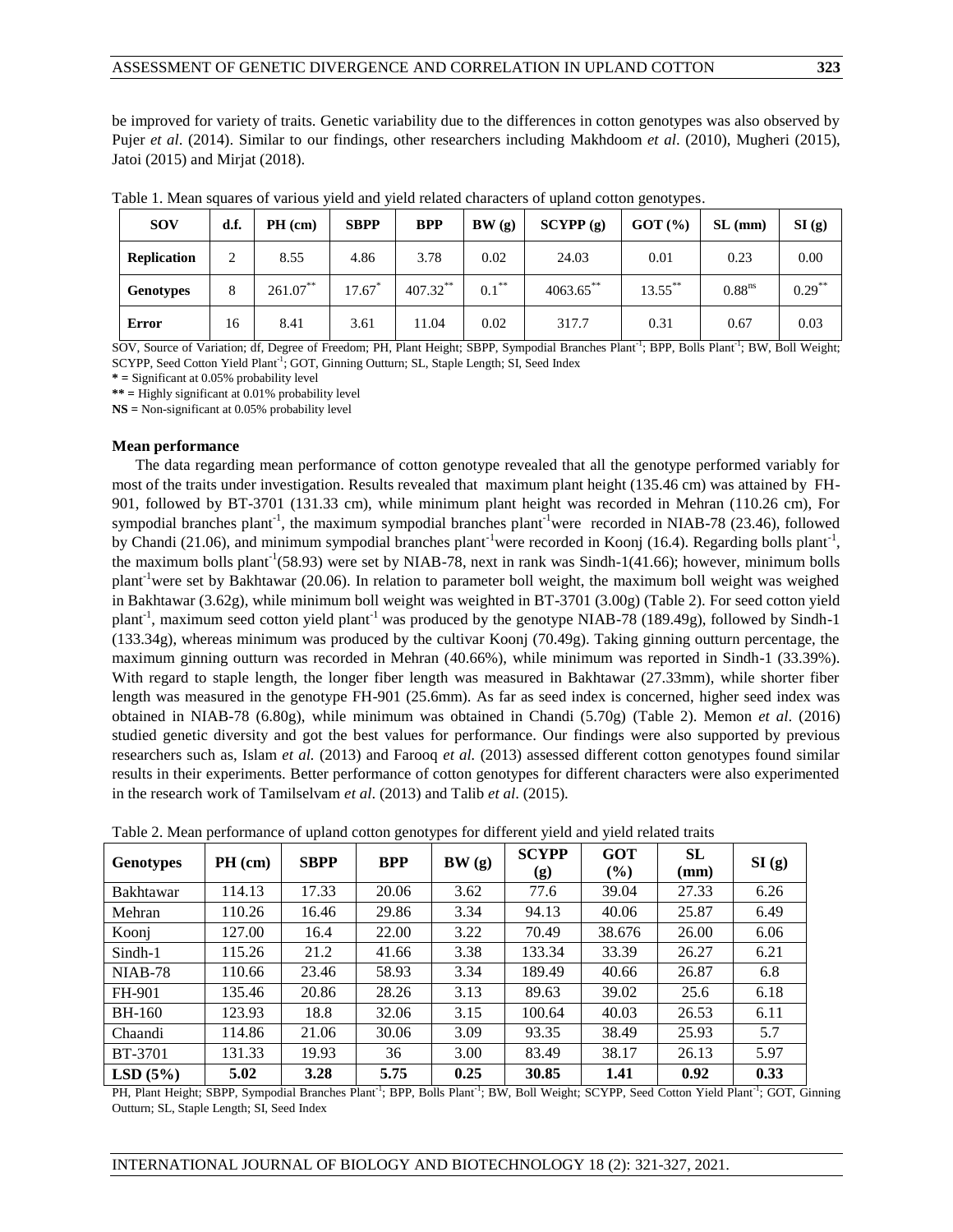# **Correlation analysis (r)**

Phenotypic corrections among the trait were recorded in all nine genotypes. The results about correlation are mentioned below (Table-3). The relationship between plant height and sympodial branches plant<sup>-1</sup>, bolls plant<sup>-1</sup>, boll weight, seed cotton yield plant<sup>-1</sup>, staple length, GOT% and seed index revealed positive, negative, significant and non-significant correlations with the correlation coefficient of  $r = 0.02$ ,  $-0.22$ ,  $-0.45^*$ ,  $-0.35$ ,  $-0.23$ ,  $-0.29$  and  $-0.46^*$ . The association between sympodial branches plant<sup>-1</sup> and bolls plant<sup>-1</sup>, boll weight, seed cotton yield plant<sup>-1</sup>, staple length, GOT% and seed index revealed positive, negative, significant and non-significant correlations with the correlation coefficient of  $r = 0.61^*$ , -0.23, 0.67<sup>\*</sup>, -0.11, -0.16 and 0.10. Positive, negative significant and nonsignificant associations of bolls per plant were observed with boll weight, seed cotton yield plant<sup>-1</sup>, staple length, GOT% and seed index with the correlation coefficient of  $r = -0.18$ ,  $0.82**$ ,  $0.01^*$ ,  $-0.04$  and 0.19. Significant and nonsignificant positive associations of boll weight were discovered with seed cotton yield plant<sup>-1</sup>, staple length, GOT% and seed index with the correlation coefficient of  $r = 0.47^*$ , 0.17, 0.13 and 0.37<sup>\*</sup>. Significant and nonsignificant positive associations of seed cotton yield per plant were observed with boll weight, staple length, GOT% and seed index with the correlation coefficient of  $r = 0.01$ , 0.04 and 0.30\*. Nonsignificant and positive associations of staple length were observed with GOT% and seed index with the correlation coefficient of  $r = 0.24$ and 0.15. Significant and positive correlation  $(r = 0.44^*)$  between ginning outturn percentage and seed index was noted.

Tang and Yang (2012) and Nizamani *et al*. (2017) studied the crop cotton in which they described significant and nonsignificant and positive association between different characters. Similar results of positive and negative associations between seed cotton yield and its related traits were reported by Kumar and Ravikesavan (2010), Baloch *et al.* (2014) and Kaleri (2015), Sahito *et al*. (2016), Ahmad *et al.* (2016), Tariq *et al*. (2012) and Baloch *et al.* (2014).

| <b>Traits</b> | <b>PH</b><br>$(cm)$ | <b>SBPP</b> | <b>BPP</b> | BW(g)   | <b>SCYPP</b><br>(g) | SL (mm) | GOT(%)  |
|---------------|---------------------|-------------|------------|---------|---------------------|---------|---------|
| <b>SBPP</b>   | 0.02                |             |            |         |                     |         |         |
| <b>BPP</b>    | $-0.22$             | $0.61**$    |            |         |                     |         |         |
| BW(g)         | $-0.45*$            | $-0.23$     | $-0.18$    |         |                     |         |         |
| SCYPP(g)      | $-0.35$             | $0.67**$    | $0.82**$   | $0.47*$ |                     |         |         |
| SL (mm)       | $-0.23$             | $-0.11$     | 0.00       | 0.17    | 0.01                |         |         |
| GOT(%)        | $-0.29$             | $-0.16$     | $-0.04$    | 0.13    | 0.04                | 0.24    |         |
| SI(g)         | $-0.46*$            | 0.1         | 0.19       | $0.37*$ | $0.30*$             | 0.15    | $0.44*$ |

Table 3. Correlation coefficient (r) between yield and its components of upland cotton genotypes

PH, Plant Height; SBPP, Sympodial Branches Plant<sup>-1</sup>; BPP, Bolls Plant<sup>-1</sup>; BW, Boll Weight; SCYPP, Seed Cotton Yield Plant<sup>-1</sup>; GOT, Ginning Outturn; SL, Staple Length; SI, Seed Index

Table 4. Estimation of genetic distance between different upland cotton genotypes

| <b>Genotypes</b> | <b>Bakhtawar</b> | Mehran | Koonj   | Sindh- | NIAB-<br>78 | <b>FH-901</b> | <b>BH-160</b> | Chandi-<br>95 |
|------------------|------------------|--------|---------|--------|-------------|---------------|---------------|---------------|
| Mehran           | 19.743           | .000   |         |        |             |               |               |               |
| Koonj            | 14.927           | 30.079 | .000    |        |             |               |               |               |
| Sindh-1          | 60.186           | 42.156 | 67.268  | .000   |             |               |               |               |
| $NIAB-78$        | 118.662          | 99.946 | 125.874 | 59.352 | .000        |               |               |               |
| FH-901           | 26.13            | 26.079 | 22.306  | 50.3   | 107.41      | .000          |               |               |
| <b>BH-160</b>    | 27.833           | 15.506 | 32.053  | 35.868 | 93.888      | 16.575        | .000          |               |
| Chandi-95        | 19.113           | 6.956  | 27.508  | 41.955 | 100.52      | 21.026        | 12.139        | .000          |
| <b>BT-3701</b>   | 24.368           | 24.765 | 19.913  | 52.912 | 110.482     | 10.797        | 19.215        | 20.126        |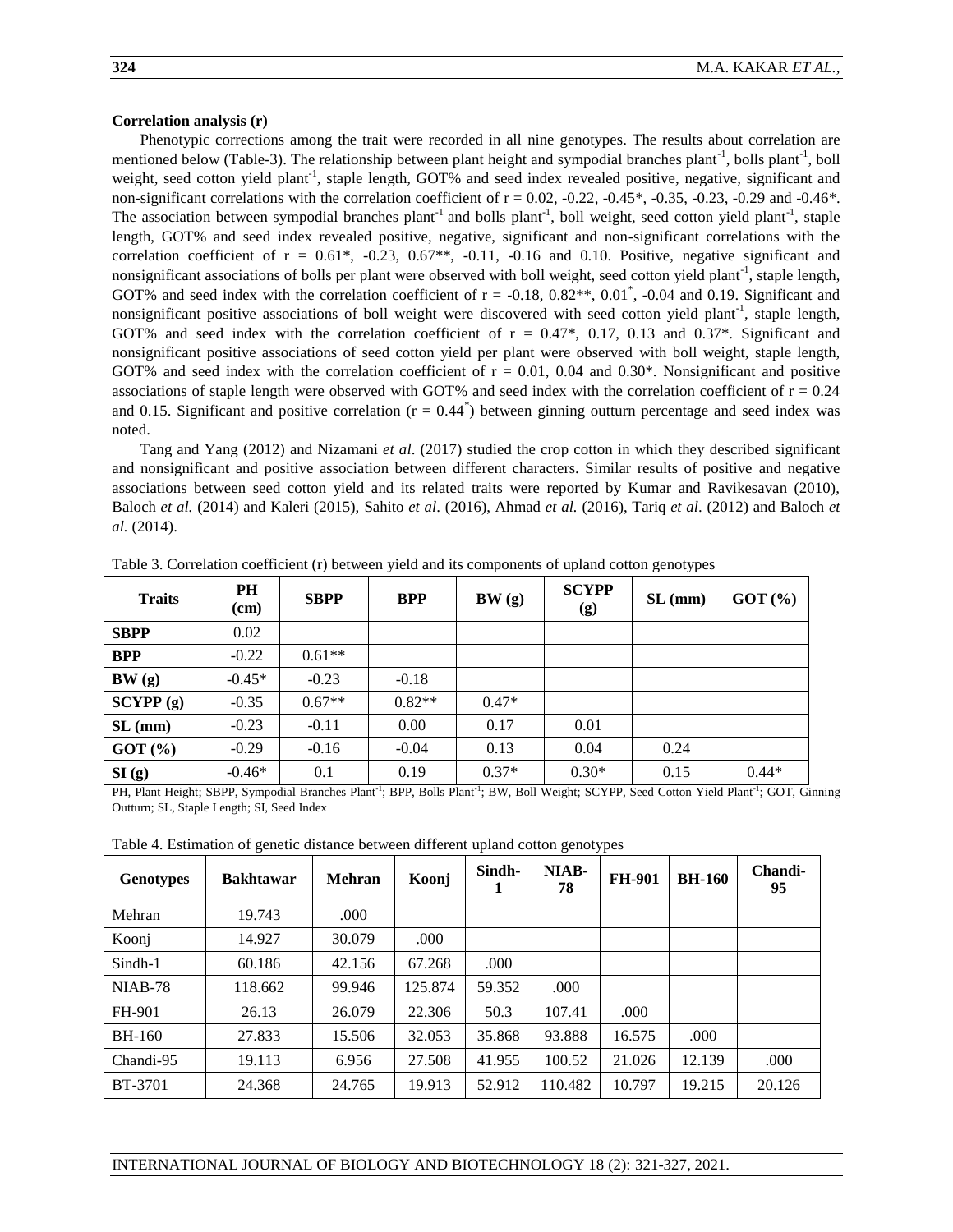# **Genetic distance**

 The data matrix of tested characters formed on the basis of Euclidean genetic distance calculation. Genetic distance values for all 36 pair wise comparisons of the 9 upland cotton genotypes are presented in Table 4. The greater distance of 125.87 was found between Koonj and NIAB-78,followed by Bakhtawar and NIAB-78 (118.68), NIAB-78 and BT-3701 (110.482), NIAB-78 and FH-901 (107.410), NIAB-78 and Chandi (100.520) and NIAB-78 and Mehran (99.946).However, the minimum or less genetic distance was observed between Chandi and Mehran (6.956), followed by BT-3701 and FH-901 (10.797), Chandi and BH-160 (12.139), BH-160 and Mehran (15.506), BH-160 and FH-901 (16.675), BT-3701 and BH-160 (19.216) and BT-3701 and FH-901 (20.126). Similar to our findings, Wang *et al*. (2012), Memon (2016), Thiago *et al*. (2017) also distinguished upland cotton genetic resources based on phenotypic assessment and reported a number of combinations of genotypes having greater dissimilarity. Mirjat (2018) also reported the greater genetic distance between CRIS-342 and Lalazar, followed by BT-905 and Lalazar, BT-703 and Lalazar, IR-901 and Lalazar, CRIS-494 and Lalazar, Lalazar and BT-886, Lalazar and Sindh-1 and SI-85 and Lalazar. Such results were also observed Suresh *et al*. (2017) and Rajeev *et al*. (2017).

# **CONCLUSION**

 Considering genetic distance, the greatest distance was found between Koonj and NIAB-78, followed by Bakhtawar and NIAB-78 signifying their importance for upcoming hybridization programs in cotton crop.

# **REFERENCES**

- Ahmad S., S. Fiaz, A. Riaz, I. Bashir and A. Zeb (2016). Correlation analysis of morphological and fiber quality traits in upland Cotton (*Gossypium hirsutum* L.). *International Journal of Biosciences*, 9(4): 200-208.
- Baloch A.W., J.A. Sahito, M. Ali, G.A. Baloch, S. Abro, S.A. Channa, A.M. Baloch, G.H. Baloch and G.M. Baloch (2014). Association analysis of yield and fiber traits in advance Pakistani cotton cultivars (*Gossypium hirsutum* L.). *Advances in Applied Agricultural Sciences*, 2(12): 73-80.
- Baloch M., A.W. Baloch, M.K. Baloch, I.A. Mallano, A.M. Baloch, N.J. Baloch and S. Abro (2015). Association and heritability analysis for yield and fiber traits in promising genotypes of cotton (*Gossypium hirsutum* L.). *Sindh University Research Journal*, 47(2): 302-306.
- Farooq J., M. Anwar, M. Riaz, A. Farooq, A. Mahmood, M.T.H. Shahid, M. Rafiq and F. Ilahi (2014). Correlation and path coefficient analysis of earliness, fiber quality and yield contributing traits in cotton (*Gossypium hirsutum* L*.*). *The Journal of Animal and Plant Sciences*, 24(3): 781-790.
- Farooq J., M. Anwar, M. Riaz, A. Mahmood, A. Farooq, M.S. Iqbal and M.S. Iqbal (2013). Association and path analysis of earliness, yield and fiber related traits under cotton leaf curl virus (CLCV) intensive conditions in *G. hirsutum* L. *Plant Knowledge Journal*, 2(1): 43-50.
- Frasat S., J. Farooq, A. Mahmood, T. Hussain, M. Riaz and S. Ahmad (2014). Genetic diversity in upland cotton for cotton leaf curl virus disease, earliness and fiber quality. *Pakistan Journal of Agricultural Research*, 27(3): 226-236.
- Gomez K.A. and A.A. Gomez (1984). *Statistical procedures for agricultural research* (2 ed.). John Wiley and Sons, New York, 680 pp.
- Islam M.K., M. Akhteruzzaman and D. Sharmin (2013). Multivariate and genetic component analysis of new cotton (*Gossypium hirsutum* L.) genotypes. *Bangladesh Journal of Progressive Science and Technology*, 11(2): 185- 190.
- Jatoi S.H (2015). *Genetic analysis of yield and fiber traits in selected BT cotton germplasm*. MSc thesis submitted through department of Plant Breeding and Genetics to Sindh Agriculture Univ. Tando Jam.
- Kaleri A.A. (2015). *Assessment of genetic diversity in bt and non-bt upland cotton genotypes*. M.Sc. thesis submitted through department of Plant Breeding and Genetics to Sindh Agriculture Univ. Tando Jam.
- Kumar J.A. and R. Ravikesavan (2010). Genetic studies of correlation and path coefficient analysis for seed, oil, yield and fiber quality traits in cotton (*G. hirsutum* L.). *Australian Journal of Basic and Applied Science* 4 (11): 5496-5499.
- Kumar S.K., J.M. Nidagundi and A.C. Hosamani (2017). Estimation of commercial heterosis for fiber quality traits in cotton under rainfed conditions. *International Journal of Current Microbiology and Applied Sciences*, 6(4): 2145-2152.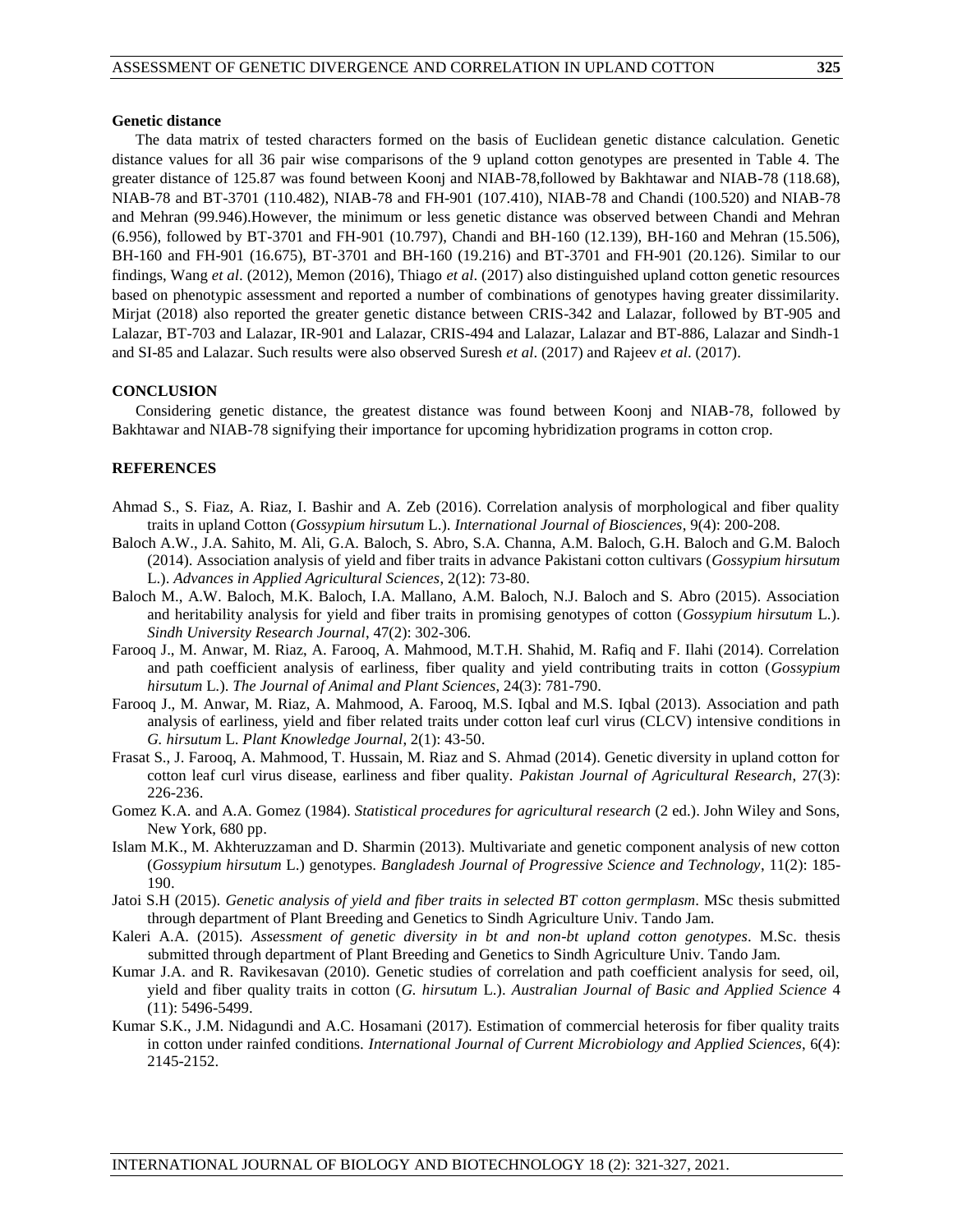- Liaqat S., R.I. Ahmed, S. Ahmad, M. Bilal, A. Karim, A. Qayyum, R.T. Ahmed and M. Rafiq (2015). Evaluation of diverse germplasm of cotton (*Gossypium hirsutum* L.) for yield and fiber attributes by multivariate analysis approach. *Basic Research Journal of Agricultural Science and Review*, 4(5): 146-150.
- Lingaraja L., R.S. Sangwan, S. Nimbal, O. Sangwan and S. Singh (2017). Heterosis studies for economic and fibre quality traits in line x tester crosses of upland cotton (*Gossypium hirsutum* L.). *International Journal of Pure and Applied Biosciences*, 5(2): 240-248.
- Makhdoom K., N.U. Khan, S. Batool, Z. Bibi, Farhatullah, S. Khan, F. Mohammad, D. Hussain, Raziuddin, M. Sajjad and N. Khan (2010). Genetic aptitude and correlation studies in *Gossypium hirsutum* L. *Pakistan Journal of Botany*, 42(3): 2011-2017.
- Memon S. (2016). *Evaluation of genetic divergence, character association and path analysis in upland cotton genotypes*. MSc thesis submitted through department of Plant Breeding and Genetics to Sindh Agriculture Univ. Tando Jam.
- Mirjat A.J. (2018). *Genetic divergence and interrelationship analysis of seed cotton yield and its associated traits in commercial upland cotton genotypes*. M.Sc. thesis submitted through department of Plant Breeding and Genetics to Sindh Agriculture Univ. Tando Jam.
- Mugheri M.A. (2015). *Genetic variability analysis of some agronomical traits in BT cotton genotypes (Gossypium hirsutum L.).* M.Sc. thesis submitted through department of Plant Breeding and Genetics to Sindh Agriculture Univ. Tando Jam.
- Murty B.R. and V. Arunachalam (1966). The nature of divergence in relation to breeding systems in some crop plants. *Indian Journal of Genetics and Plant Breeding*, 26: 188-198.
- Nizamani F., M.J. Baloch, A.W. Baloch, M. Buriro, G.S. Nizamani, M.R. Nizamani and I.A. Baloch (2017). Genetic distance, heritability and correlation analysis for yield and fibre quality traits in upland cotton genotypes. *Pakistan Journal of Biotechnology*, 14(1): 29-36.
- Pujer S., S.S. Siwach, J. Deshmukh, R.S. Sangwan and O. Sangwan (2014). Genetic variability, correlation and path analysis in upland cotton (*Gossypium hirsutum* L.). *Electronic Journal of Plant Breeding* 5(2): 284-289.
- Raghavrao R., L.A. Mitscher, I. Khanna, T. Veysoglu and S. Drake (1983). Antimicrobial agents from higher plants: prenylated flavonoids and other phenols from Glycyrrhiza lepidota. *Phytochemistry*, 22 (2): 573-576.
- Rajeev S., S.S. Patil, H.M. Ranganath, P. Srivalli, S.M. Manjula and K.J. Pranesh (2017). Genetic diversity analysis in cotton (*Gossypium hirsutum* L*.)* based on morphological traits and microsatellite markers. *International Journal of Basic and Applied Biology* 1(1): 19-22.
- Ranal M.K., V.P. Singh and K.V. Bhat (2015). Assessment of genetic diversity in upland cotton (*Gossypium hirsutum* L.) breeding lines by using amplified fragment length polymorphism (AFLP) markers and morphological characteristics. *Genetic Resources and Crop Evolution*, 52: 989-997.
- Sahito J.H., S.B. Gao, Z. Nie, S. Abro, S.A. Channa and N.A. Wahocho (2016). Correlation Analysis of yield and fiber traits in upland cotton (*Gossypium hirsutum* L.). *American-Eurasian Journal of Agricultural and Environmental Sciences*, 16 (7): 1358-1361.
- Sanghera G.S., S.C. Kashyap, V. Rana and G.A. Parray (2014). Agro-morphological and genetic diversity among elite wheat genotypes grown under Kashmir conditions. *International Journal of Current Research*, 6(8): 7735 -7740.
- Steel R.G.D. and J.H. Torrie (1980). *Principles and Procedures of Statistics: A Biometrical Approach*. McGraw-Hill Book Company, New York, 633 pp.
- Suresh S.H., M. Ramesh and I.S. Katageri (2017). Genetic diversity studies for yield traits in upland cotton. *J. Pharmacognosy and Phytochemistry*, 29(2): 587-593.
- Talib I., S. Ali, M.W. Pervez, M.U. Hassan, R. Hussain, K. Rehman, R. Firdous and S. Hussain (2015). Study of genetic diversity in germplasm of upland cotton in Pakistan. *American Journal of Plant Sciences*, 6: 2161- 2167.
- Tamilselvam G., R. Rajendran and K. Anbarasan (2013). Association and path analysis in cotton (*Gossypium hirsutum* L.). *International Research Journal of Plant Science,* 3(2): 36-38.
- Tang S. and W. Yang (2012). Status and analysis of cotton fiber quality distribution in china and suggestions. *Cotton Science*, 18: 386–390.
- Tariq M., A.M. Khan and G. Idrees (2012). Correlation and path coefficient analysis in upland cotton. *Sarhad Journal of Agriculture,* 8(3): 335-341.
- Thiago A.S., D.V. Araújo, W. Krause, H. Ribeiro and J.P. Ascari (2017). Genetic divergence among cotton genotypes grown in the main season and off season. *Journal of Plant Breeding and Crop Science*, 59(2): 365- 375.